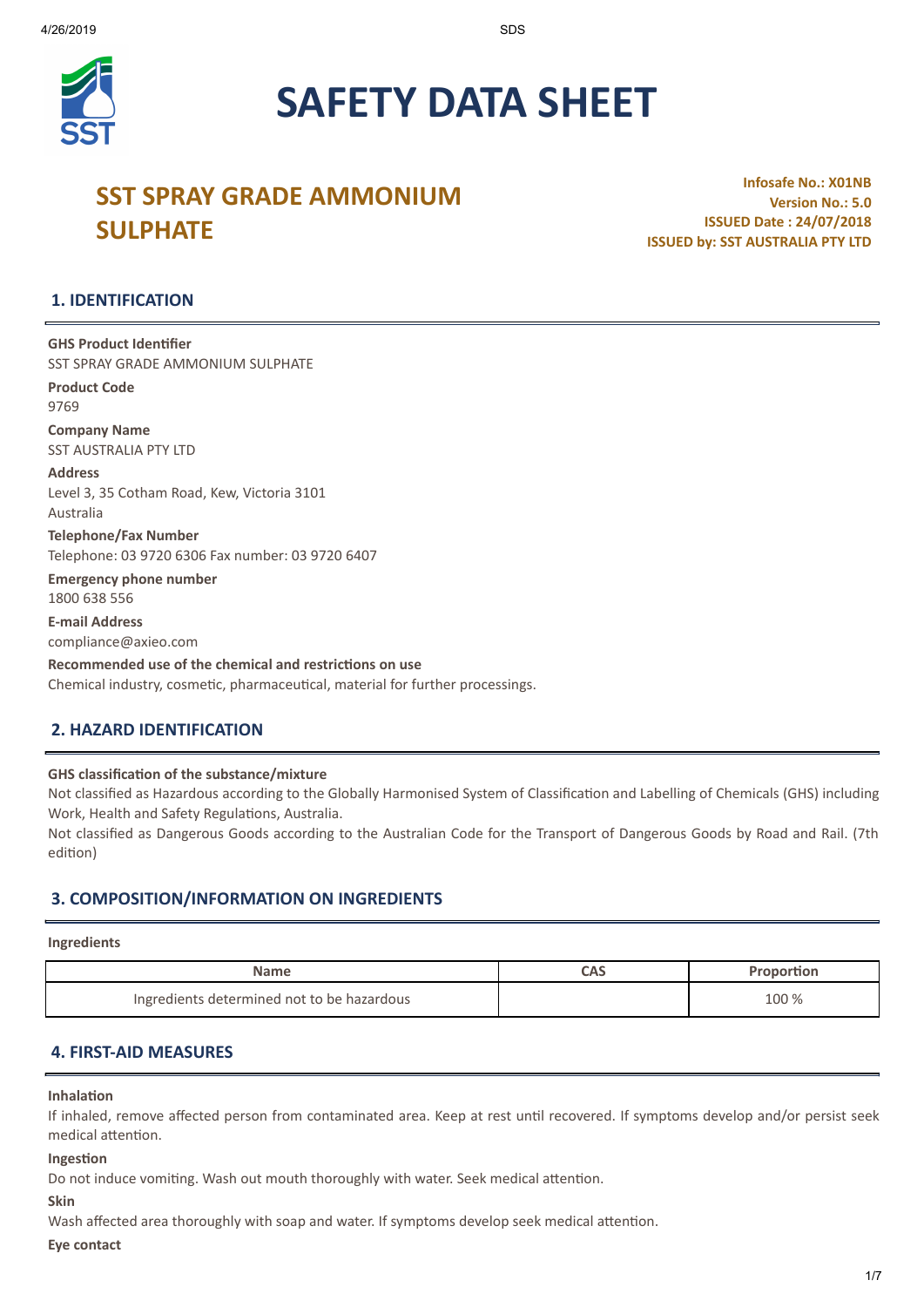#### 4/26/2019 SDS

If in eyes, hold eyelids apart and flush the eyes continuously with running water. Remove contact lenses. Continue flushing for several minutes until all contaminants are washed out completely. If symptoms develop and/or persist seek medical attention.

#### **First Aid Facilies**

Eyewash and normal washroom facilities.

**Advice to Doctor**

Treat symptomatically.

#### **Other Information**

For advice in an emergency, contact a Poisons Information Centre or a doctor at once. (131 126)

# **5. FIRE-FIGHTING MEASURES**

#### **Suitable Extinguishing Media**

Carbon dioxide, dry chemical or foam.

**Unsuitable Extinguishing Media** 

Do not use water jet.

#### **Hazards** from **Combustion** Products

Under fire conditions this product may emit toxic and/or irritating fumes, smoke and gases including carbon monoxide, carbon dioxide and oxides of nitrogen.

**Specific Hazards Arising From The Chemical**

This product will burn if exposed to fire.

**Decomposition Temperature** Not available

#### **Precautions in connection with Fire**

Fire fighters should wear Self-Contained Breathing Apparatus (SCBA) operated in positive pressure mode and full protective clothing to prevent exposure to vapours or fumes. Water spray may be used to cool down heat-exposed containers. Fight fire from safe location. This product should be prevented from entering drains and watercourses.

#### **6. ACCIDENTAL RELEASE MEASURES**

#### **Emergency Procedures**

Remove all sources of ignition. Increase ventilation. Evacuate all unprotected personnel. Do not breathe in vapours or dust. Wear personal respiratory protection and full protective clothing to minimise exposure.

Liquid form: Extinguish or remove all sources of ignition and stop leak if safe to do so. If possible contain the spill. Place inert absorbent, non-combustible material onto spillage. Use clean non-sparking tools to collect the material and place into suitable labelled containers for subsequent recycling or disposal.

Solid form: Sweep up material avoiding dust generation - dampen spilled material with water if suitable to avoid airborne dust, OR where possible use dustless methods such as vacuum to collect the material; then transfer material in to suitable vapour tight labelled containers for subsequent recycling or disposal.

Dispose of waste according to applicable local and national regulations. If contamination of sewers or waterways occurs inform the local water and waste management authorities in accordance with local regulations.

## **7. HANDLING AND STORAGE**

#### **Precautions for Safe Handling**

Avoid inhalation of vapours, mists and dust, and skin or eye contact. Use only in a well ventilated area. Keep containers sealed when not in use. Prevent the build up of vapours, mists or dust in the work atmosphere. Do not use near ignition sources. Do not pressurise, cut, heat or weld containers as they may contain hazardous residues.Establish good housekeeping practices.

Solid form: Remove dust accumulations on a regular basis by vacuuming or gentle sweeping to avoid creating dust clouds.

Maintain high standards of personal hygiene i.e. washing hands prior to eating, drinking, smoking or using toilet facilities.

#### **Conditions for safe storage, including any incompatibilities**

Store in a cool, dry, well-ventilated area away from heat, sources of ignition and out of direct sunlight and moisture. Store away from incompatible materials such as materials that support combustion; oxidising agents, strong acids, foodstuffs, and clothing. Store in suitable, labelled containers. Keep containers closed when not in use, securely sealed and protected against physical damage. Inspect regularly for deficiencies such as damage or leaks. Have appropriate fire extinguishers available in and near the storage area. Take precautions against static electricity discharges. Use proper grounding procedures. Ensure that storage conditions comply with applicable local and national regulations.

For information on the design of the storeroom, reference should be made to Australian Standard AS1940 (2017)- The storage and handling of flammable and combustible liquids.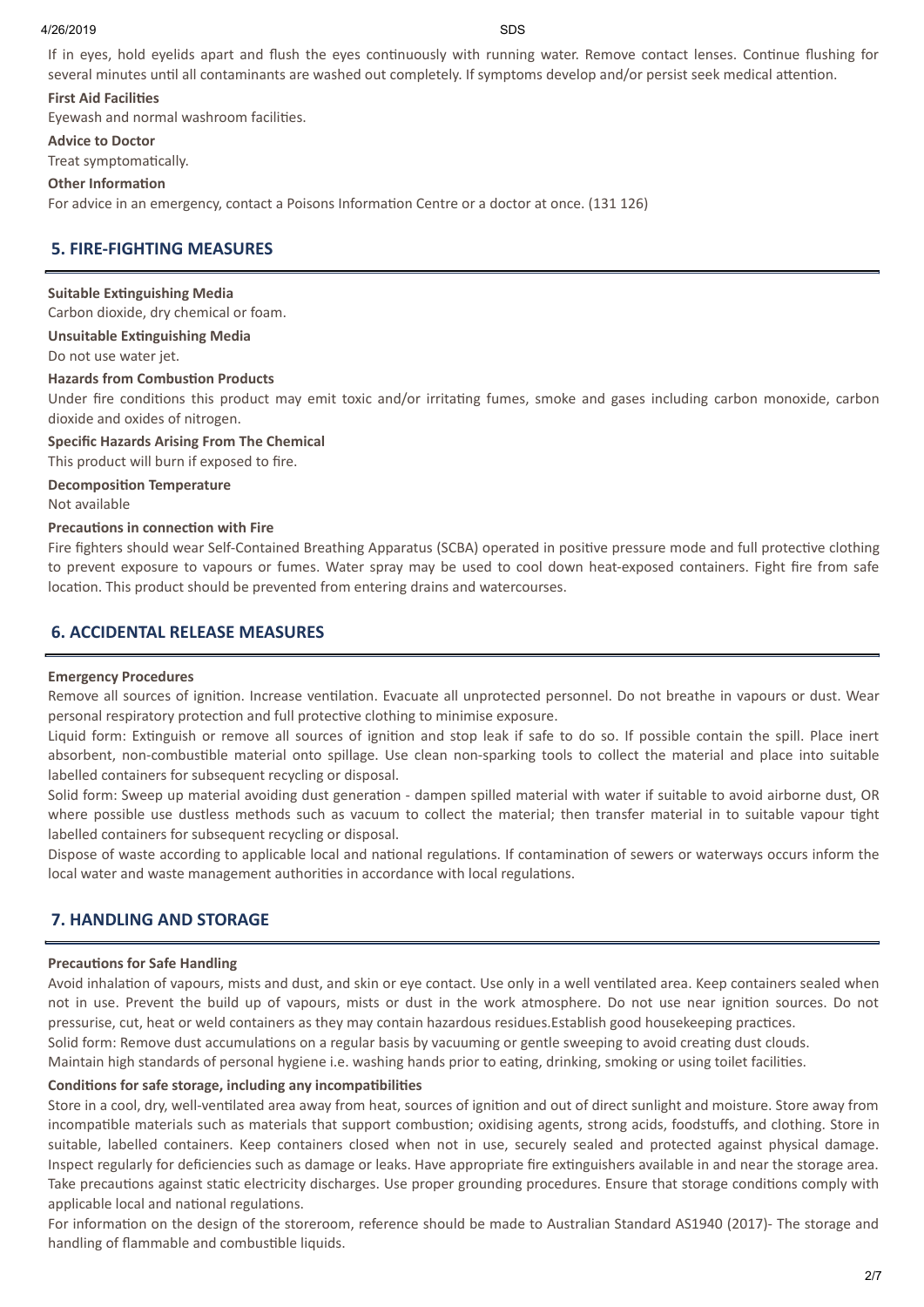For information on the handling of Combustible dusts and grounding procedure reference should be made to Australian Standard AS/NZS 4745 (2012) - 'Code of Practice for Handling Combustible Dusts'.

#### **Storage Temperatures**

Preferably, store between 5°C and 39°C.

# **8. EXPOSURE CONTROLS/PERSONAL PROTECTION**

#### **Occupational exposure limit values**

No Exposure Limit Established

# **Biological Limit Values**

No biological limits allocated.

#### **Appropriate Engineering Controls**

Provide sufficient ventilation to keep airborne levels below the exposure limits or as low as possible. Where vapours or mists are generated, particularly in enclosed areas, and natural ventilation is inadequate, a flameproof exhaust ventilation system is required. If the engineering controls are not sufficient to maintain concentrations of particulates below the exposure standards, suitable respiratory protection must be worn. Refer to relevant regulations for further information concerning ventilation requirements.

#### **Respiratory Protection**

If engineering controls are not effective in controlling airborne exposure then an approved respirator with a replaceable vapour, mist or dust/particulate filter should be used. Refer to relevant regulations for further information concerning respiratory protective requirements.

Reference should be made to Australian Standards AS/NZS 1715 2009, Selection, Use and Maintenance of Respiratory Protective Devices; and AS/NZS 1716 2012, Respiratory Protective Devices, in order to make any necessary changes for individual circumstances.

### **Eve Protection**

Safety glasses with side shields, chemical goggles or full-face shield as appropriate should be used. Final choice of appropriate eye/face protection will vary according to individual circumstances. Eye protection devices should conform to relevant regulations. Eye protection should conform with Australian/New Zealand Standard AS/NZS 1337 2 & 6 2012 - Eye Protectors for Industrial Applications.

#### **Hand Protection**

Wear gloves of impervious material such as PVC, which is suitable for casual contact. Neoprene or nitrile gloves are recommended, for direct contact for more than 2 hours. Final choice of appropriate gloves will vary according to individual circumstances i.e. methods of handling or according to risk assessments undertaken. Occupational protective gloves should conform to relevant regulations.

Reference should be made to AS/NZS 2161.1 2016: Occupational protective gloves - Selection, use and maintenance.

#### **Body Protection**

Suitable protective workwear, e.g. cotton overalls buttoned at neck and wrist is recommended. Chemical resistant apron is recommended where large quantities are handled.

#### **Other Information**

#### Solid form:

No exposure standards have been established for this material, however, the TWA exposure standards for dust not otherwise specified is 10 mg/m<sup>3</sup>. As with all chemicals, exposure should be kept to the lowest possible levels.

TWA (Time Weighted Average): The average airborne concentration of a particular substance when calculated over a normal eighthour working day, for a five-day week.

Source: Safe Work Australia

# **9. PHYSICAL AND CHEMICAL PROPERTIES**

| Form<br>Solid/Liquid                              |  |  |  |
|---------------------------------------------------|--|--|--|
| Appearance<br>Solid/Liquid                        |  |  |  |
| Colour<br>Various                                 |  |  |  |
| Odour<br><b>Typical</b>                           |  |  |  |
| <b>Decomposition Temperature</b><br>Not available |  |  |  |
| <b>Melting Point</b>                              |  |  |  |
|                                                   |  |  |  |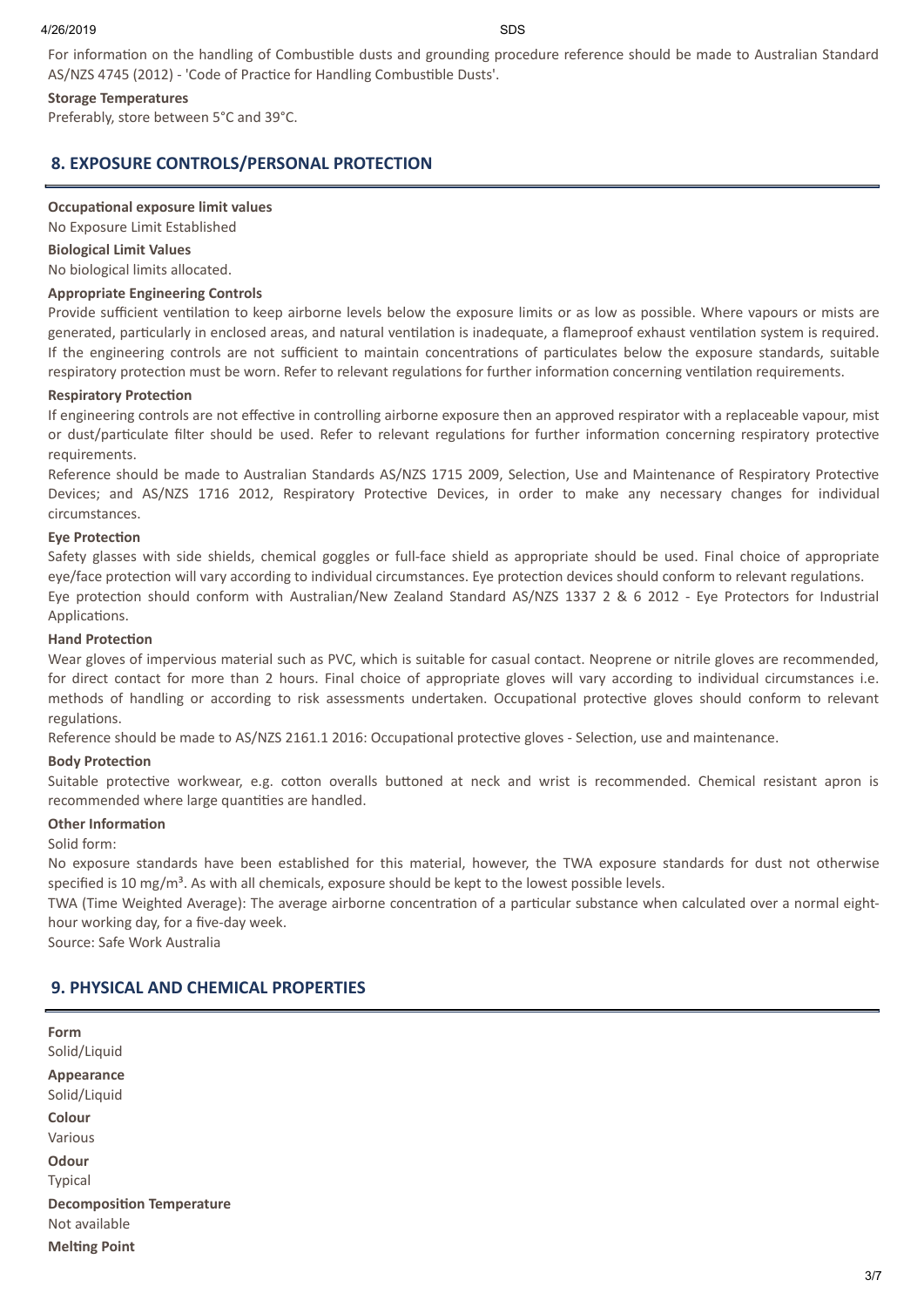Not available

**Boiling Point** Not available **Solubility in Water** Not available **Solubility in Organic Solvents** Not available **Specific Gravity** Not available **pH** Not available **Vapour Pressure** Not available **Vapour Density (Air=1)** Not available **Evaporation Rate** Not available **Odour Threshold** Not available **Viscosity** Refer to Section 9: Kinematic Viscosity and Dynamic Viscosity **Volatile Component** Not available **Partition Coefficient: n-octanol/water** Not available **Flash Point** Not available **Flammability** Not flammable **Auto-Ignition Temperature** Not available **Explosion Limit - Upper** Not available **Explosion Limit - Lower** Not available **Explosion Properties** Not available **Oxidising Properties** Not available **Kinematic Viscosity** Not available **Dynamic Viscosity** Not available

# **10. STABILITY AND REACTIVITY**

#### **Reactivity**

Refer to Section 10: Possibility of hazardous reactions

#### **Chemical Stability**

Stable under normal conditions of storage and handling.

#### **Conditions to Avoid**

Dust, heat, open flames and other sources of ignition. Extremes of temperature (preferably, store between 5°C and 39°C). The product is combustible when heated >300°C.

# **Incompatible** materials

May react with strong oxidising agents (eg. chlorates, peroxides), especially at high temperatures.

#### **Hazardous Decomposition Products**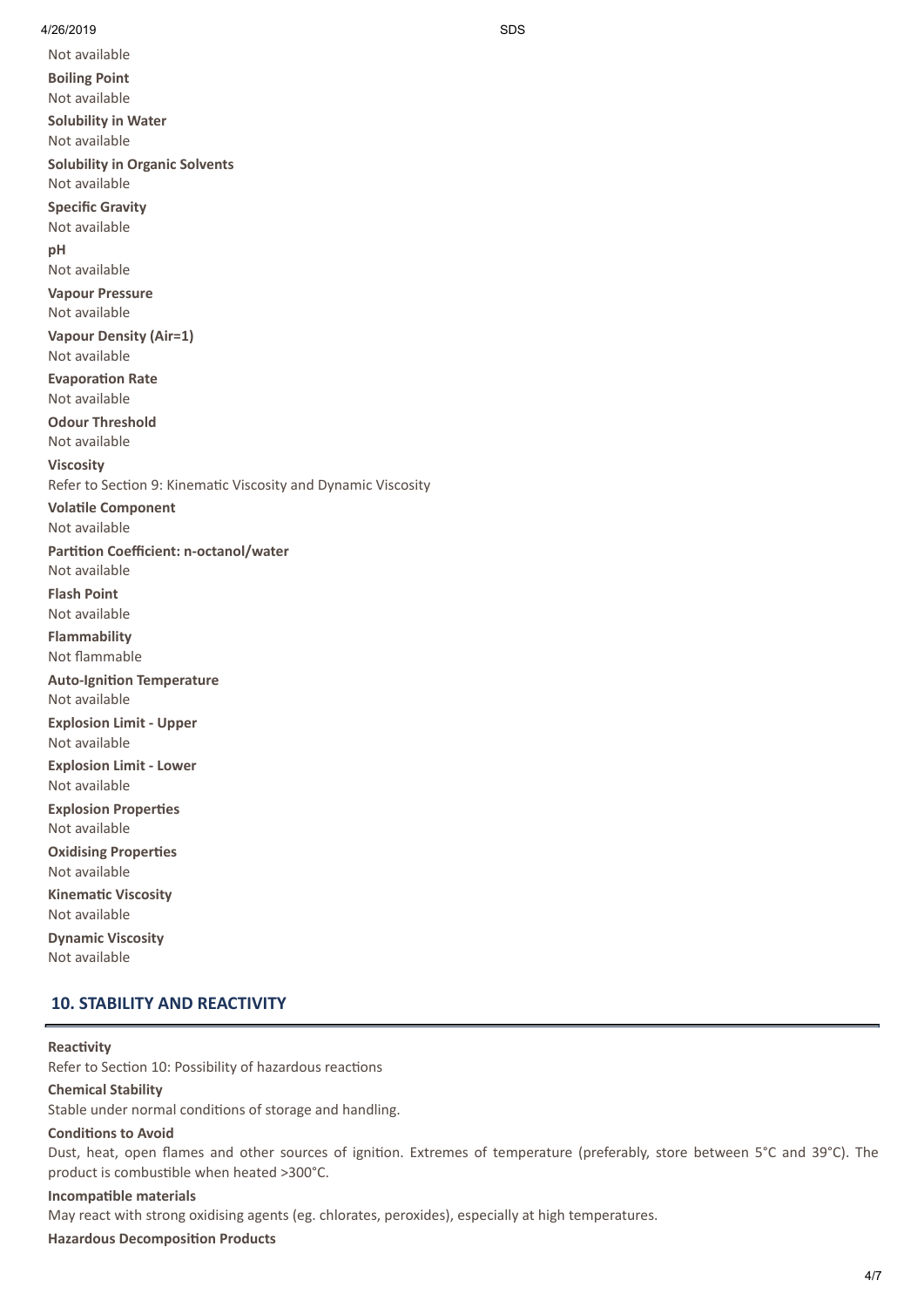#### 4/26/2019 SDS

Thermal decomposition may result in the release of toxic and/or irritating fumes including: carbon dioxide, carbon monoxide and oxides of nitrogen.

#### **Possibility of hazardous reactions**

Reacts with incompatible materials.

May react with strong oxidising agents (eg. chlorates, peroxides), especially at high temperatures.

### **Hazardous Polymerization**

Will not occur.

# **11. TOXICOLOGICAL INFORMATION**

#### **Toxicology Information**

No toxicity data available for this material.

#### **Ingestion**

Ingestion of this product may irritate the gastric tract causing nausea and vomiting.

#### **Inhalation**

Inhalation of dusts/vapors may irritate the respiratory system.

#### **Skin**

May be irritating to skin. The symptoms may include redness, itching and swelling.

#### **Eye**

May be irritating to eyes. The symptoms may include redness, itching and tearing.

#### **Respiratory** sensitisation

Not expected to be a respiratory sensitiser.

#### **Skin Sensitisation**

Not expected to be a skin sensitiser.

**Germ cell mutagenicity** Not considered to be a mutagenic hazard.

#### **Carcinogenicity**

Not considered to be a carcinogenic hazard.

#### **Reproductive Toxicity**

Not considered to be toxic to reproduction.

#### **STOT-single exposure**

Not expected to cause toxicity to a specific target organ.

#### **STOT-repeated exposure**

Not expected to cause toxicity to a specific target organ.

#### **Aspiration Hazard**

Not expected to be an aspiration hazard.

# **12. ECOLOGICAL INFORMATION**

#### **Ecotoxicity**

No ecological data available for this material.

#### **Persistence and degradability**

Insoluble in water - can be separated from water mechanically in suitable effluent treatment plants.

#### **Mobility**

Non-volatile and absorption into soil solid phase not expected.

**Bioaccumulative Potential** 

Not available

**Other Adverse Effects**

# Not available

#### **Environmental Protection**

Prevent this material entering waterways, drains and sewers.

# **13. DISPOSAL CONSIDERATIONS**

#### **Disposal considerations**

The disposal of the spilled or waste material must be done in accordance with applicable local and national regulations.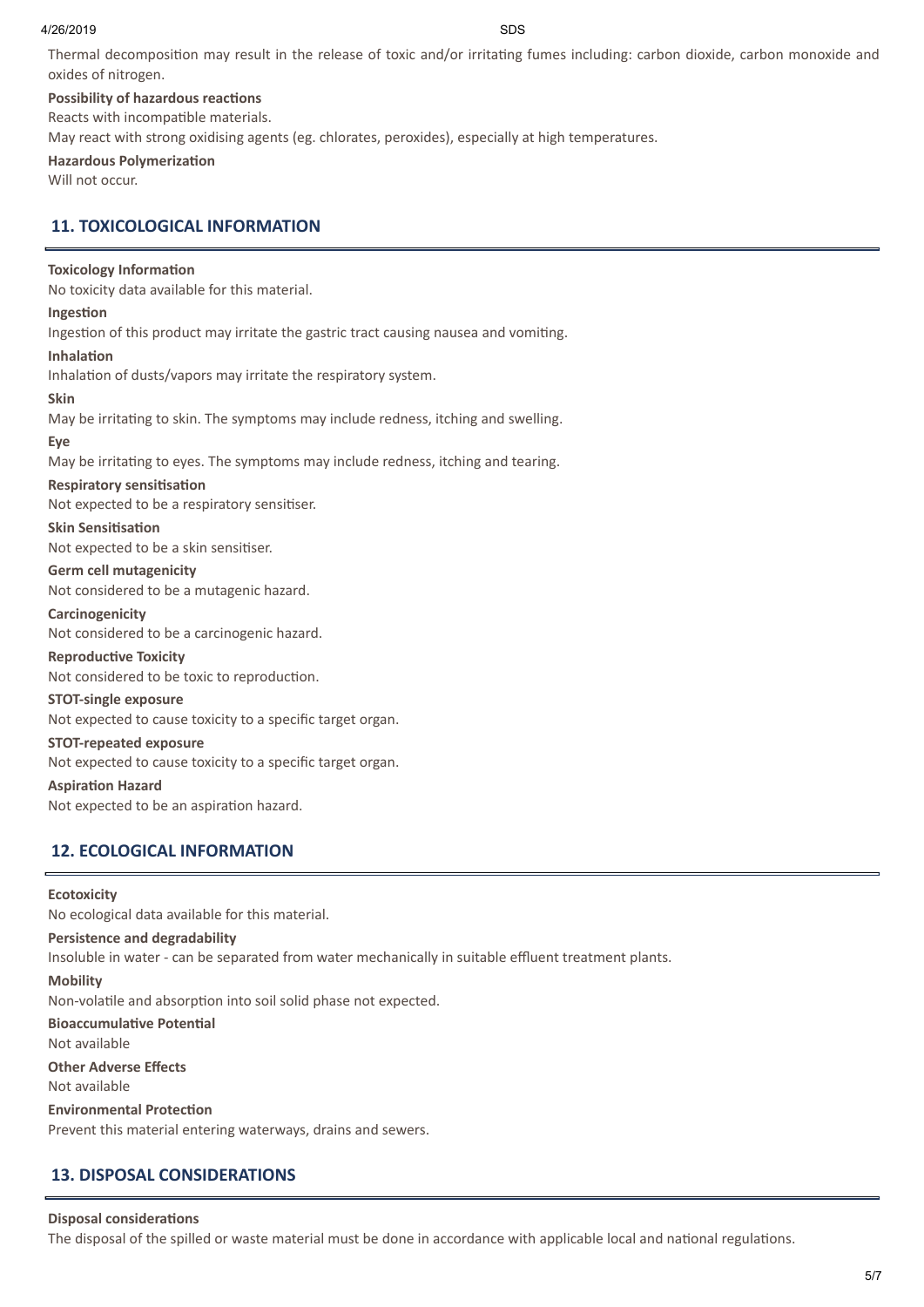# **14. TRANSPORT INFORMATION**

## **Transport Information**

Not classified as Dangerous Goods according to the Australian Code for the Transport of Dangerous Goods by Road and Rail. (7th edition)

Not classified as Dangerous Goods by the criteria of the International Air Transport Association (IATA) Dangerous Goods Regulations for transport by air.

Not classified as Dangerous Goods by the criteria of the International Maritime Dangerous Goods Code (IMDG Code) for transport by sea.

**U.N. Number** None Allocated **UN proper shipping name** None Allocated **Transport hazard class(es)** None Allocated **Packing Group** None Allocated **UN Number (Air Transport, ICAO)** None Allocated **IATA/ICAO Proper Shipping Name** Not dangerous for conveyance under IATA code **IATA/ICAO Hazard Class** None Allocated **IATA/ICAO Packing Group** None Allocated **IMDG UN No** None Allocated **IMDG Proper Shipping Name** Not dangerous for conveyance under IMO/IMDG code **IMDG Hazard Class** None Allocated **IMDG Pack. Group** None Allocated **IMDG Marine pollutant** No **Transport in Bulk** Not available **Special Precautions for User** Not available

# **15. REGULATORY INFORMATION**

#### **Regulatory information**

Not classified as Hazardous according to the Globally Harmonised System of Classification and Labelling of Chemicals (GHS) including Work, Health and Safety Regulations, Australia.

Not classified as a Scheduled Poison according to the Standard for the Uniform Scheduling of Medicines and Poisons (SUSMP).

#### **Poisons Schedule**

Not Scheduled

## **16. OTHER INFORMATION**

#### **Date** of preparation or last revision of SDS

SDS Reviewed: July 2018, Supersedes: January 2017

#### **References**

Preparation of Safety Data Sheets for Hazardous Chemicals Code of Practice. Standard for the Uniform Scheduling of Medicines and Poisons.